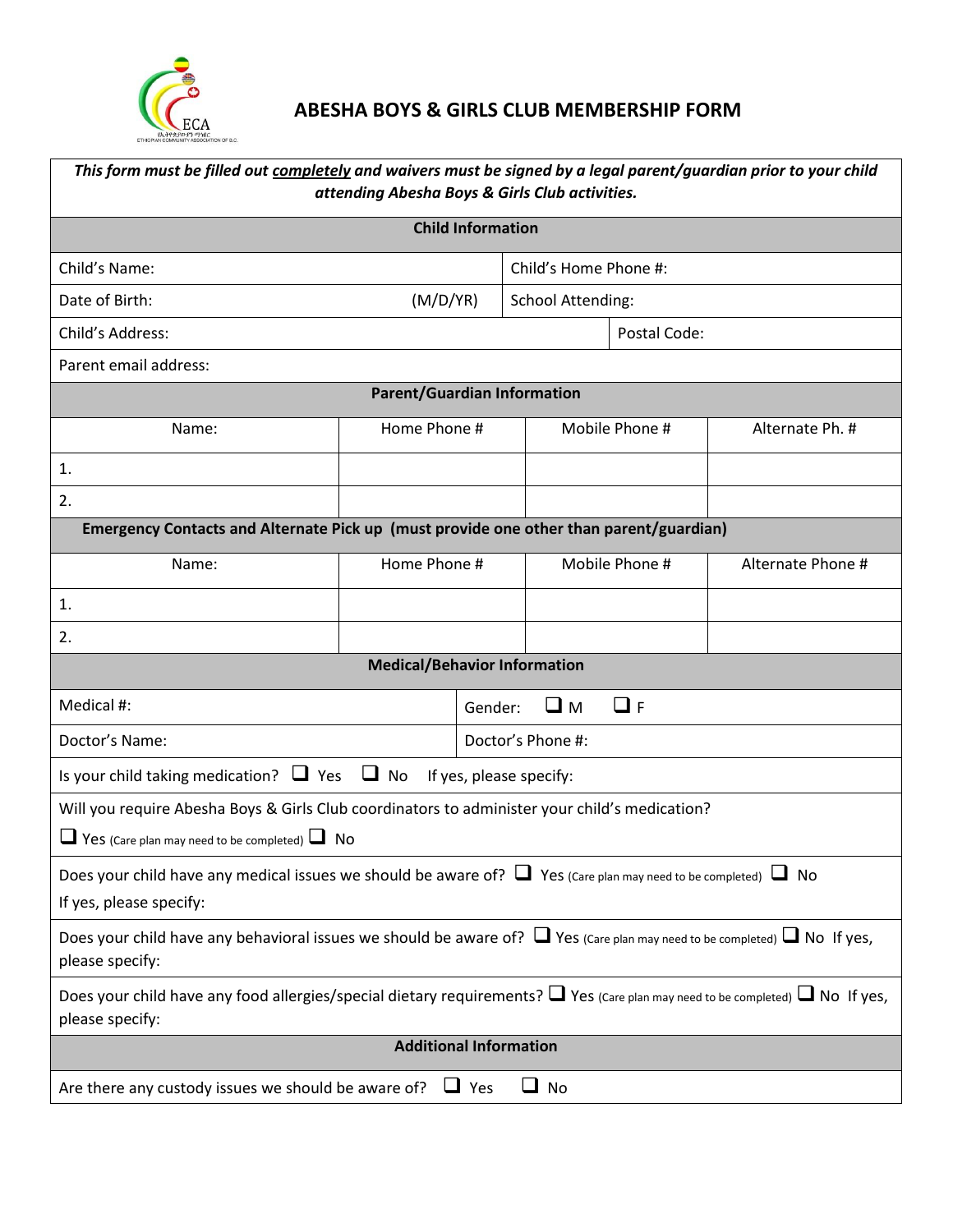

# **ABESHA BOYS & GIRLS CLUB MEMBERSHIP FORM**

| ETHIOPIAN COMMUNITY ASSOCIATION OF B.C.<br>If yes, please specify and include any pertinent documentation: |         |                          |  |  |  |  |
|------------------------------------------------------------------------------------------------------------|---------|--------------------------|--|--|--|--|
| <b>Child Identification Information</b>                                                                    |         |                          |  |  |  |  |
| Height:                                                                                                    | Weight: | Eye Color:               |  |  |  |  |
| Hair Color:                                                                                                |         | <b>Physical Markings</b> |  |  |  |  |

#### **Permission to Transport**

I give permission for my child to travel in vehicles operated by the Abesha Boys & Girls Club for the purposes of field trips. I understand that the driver is fully qualified to operate the vehicles and that seatbelt use (where available) will be strictly enforced.

 $\Box$  I have read, understand and agree to the above statement.

#### **Children Leaving the Club**

At the end of each program day, children 12 years of age and younger must be picked up by their parent/guardian or a responsible adult who has been registered with the Club as an emergency contact or alternate pick-up. Children may not leave Club programs accompanied by any unregistered person. In some individual circumstances, other options may be possible, but prior arrangements must be made with the program coordinators.

 $\Box$  I have read, understand and agree to the above statement.

#### **Reduction of Program Participation or Withdrawal From The Club**

Families **must notify** the program coordinators if their child (ren)'s participation level needs to change. If a child will not be attending his/her program on a scheduled day, the program coordinators **must** be notified as soon as possible. Failure to provide such notice may result in loss of Club privileges and suspension from programs.

 $\Box$  I have read, understand and agree to the above statement.

#### **Visual Image Permission**

I give permission for visual images (photos, video, film, etc) of my child to be included in television, print, web site promotion or publicity for and about the Abesha Boys and Girls Club activities and events.

 $\Box$  I have read, understand and agree to the above statement.

 $\Box$  I do give permission for visual images of my child to be recorded.

#### **Medical Waiver**

I have fully disclosed, to the best of my knowledge, any physical or health issues that could potentially affect my child's participation in Abesha Boys & Girls Club programs or activities. I authorize the program coordinators to obtain such medical advice and services as he/she deems necessary for the health and safety of my child. In respect of medical services which requires a consent of parent/guardian, I authorize the program coordinators to provide such consent when all reasonable attempts to contact either me or other parent or guardian of my child has failed, or where due to the nature of the emergency, there is insufficient time to contact me or such other parent or guardian. I accept financial responsibility for all medical costs which exceed coverage provided by the British Columbia Medical Services Plan.

 $\Box$  I have read, understand and agree to the above statement.

**Release of Liability**